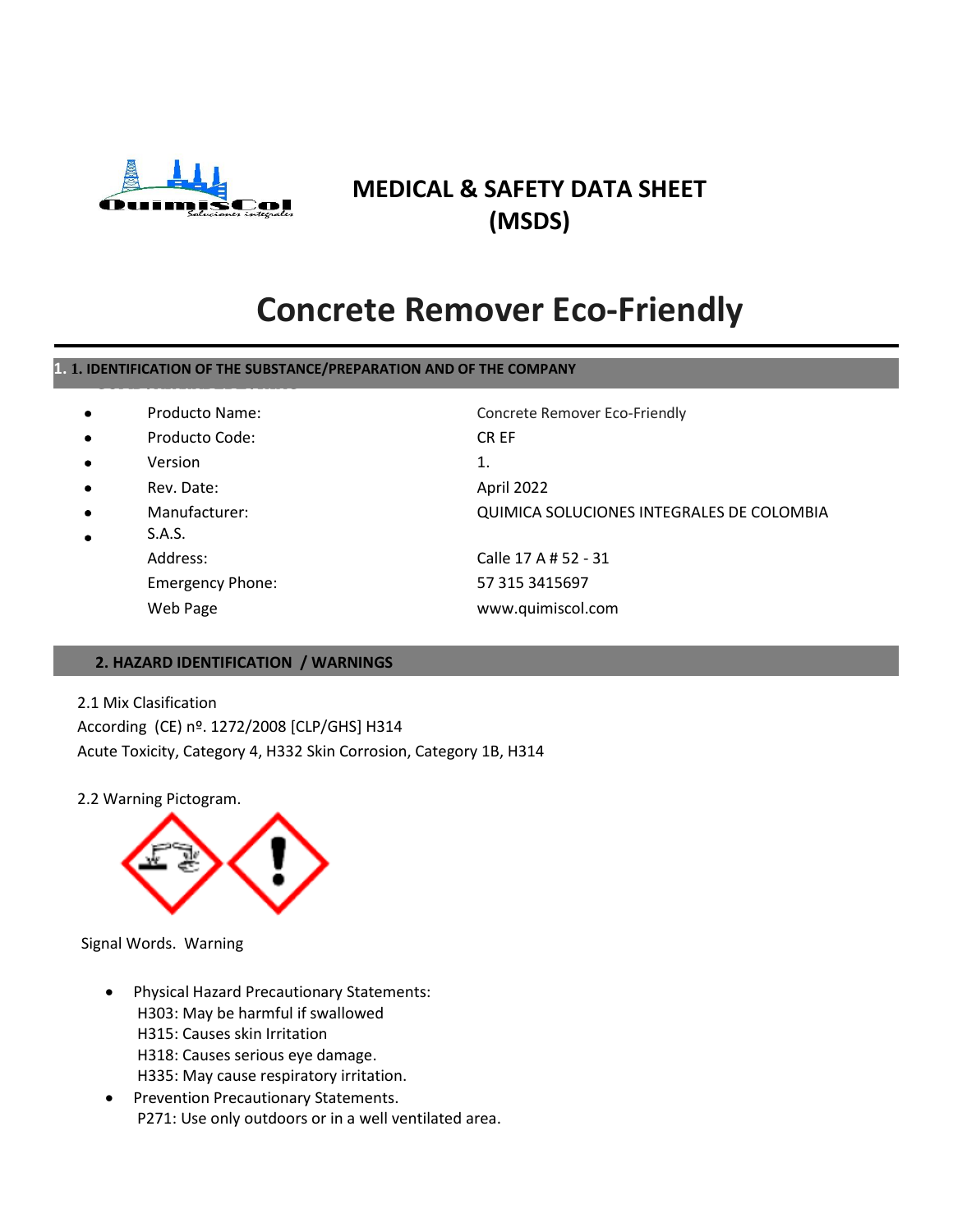P280: Wear Protective Gloves / Protective Clothing / fase protection / eye protection. P261: Avoid breath dust / Vapours.

- Response Precautionary Statements. P305+P351+P338: IF IN EYES: Rinse cautiously with fresh wáter for several minutes. Remove contact leneses if present. Continue Rinsing. P302+P352: IF IN SKIN: Inmerse in cool wáter or wrap in wet bandages. P304+P340: IF INHALED: Remove person to fresh air and keep comfortable to breath.. P332+P313: Get Medical help. P362+P364: Take off contaminated clothes and wash it before reuse.
- Storage Precautionary Statements. P405: Store locked up P403+P233: Store in a well ventilated place. Keep container tighly closed

#### **3. COMPOSITION/INFORMATION OF INGREDIENTS**

| <b>INGREDIENT</b>                        | <b>CAS Number</b> | Percentage |
|------------------------------------------|-------------------|------------|
| 3-carboxi-3-<br>hydroxipentanedioic Ácid | 77-92-9           | $5 - 20$   |
| 2-hydroxiethanoic Ácid                   | $79 - 14 - 1$     | $20 - 50$  |
| 2-hydroxipropanoic Ácid                  | $50-21-5$         | $10 - 30$  |
| <b>Ethoxylated fatty Alcohol</b>         | 68551-12-2        | $1 - 5$    |

#### **Chemical Nature:** Acid Solution for descaling surfaces

#### **4. FIRST AID MEASURES**

Inhalation: The contraction of the set of the Remove person to fresh air. Skin Contact: Take off contaminated clothes and wash well with soap and wáter. Eye contact: Rinse cautiously with fresh water for several minutes If Swallowed: Do not induce vomiting. Get large amounts of water

#### **5. FIRE FIGHTING MEASURES**

| Flash point:                  | Not Available.                        |
|-------------------------------|---------------------------------------|
| Suitable extinguishing media: | Water, dry chemical dust, foam o CO2. |
| Specific Hazardous:           | NFPA: Health 1, Fire 0, Reactivity 1. |
| Fireman Protection:           | Wear Protective Mask with respirative |
|                               | protection.                           |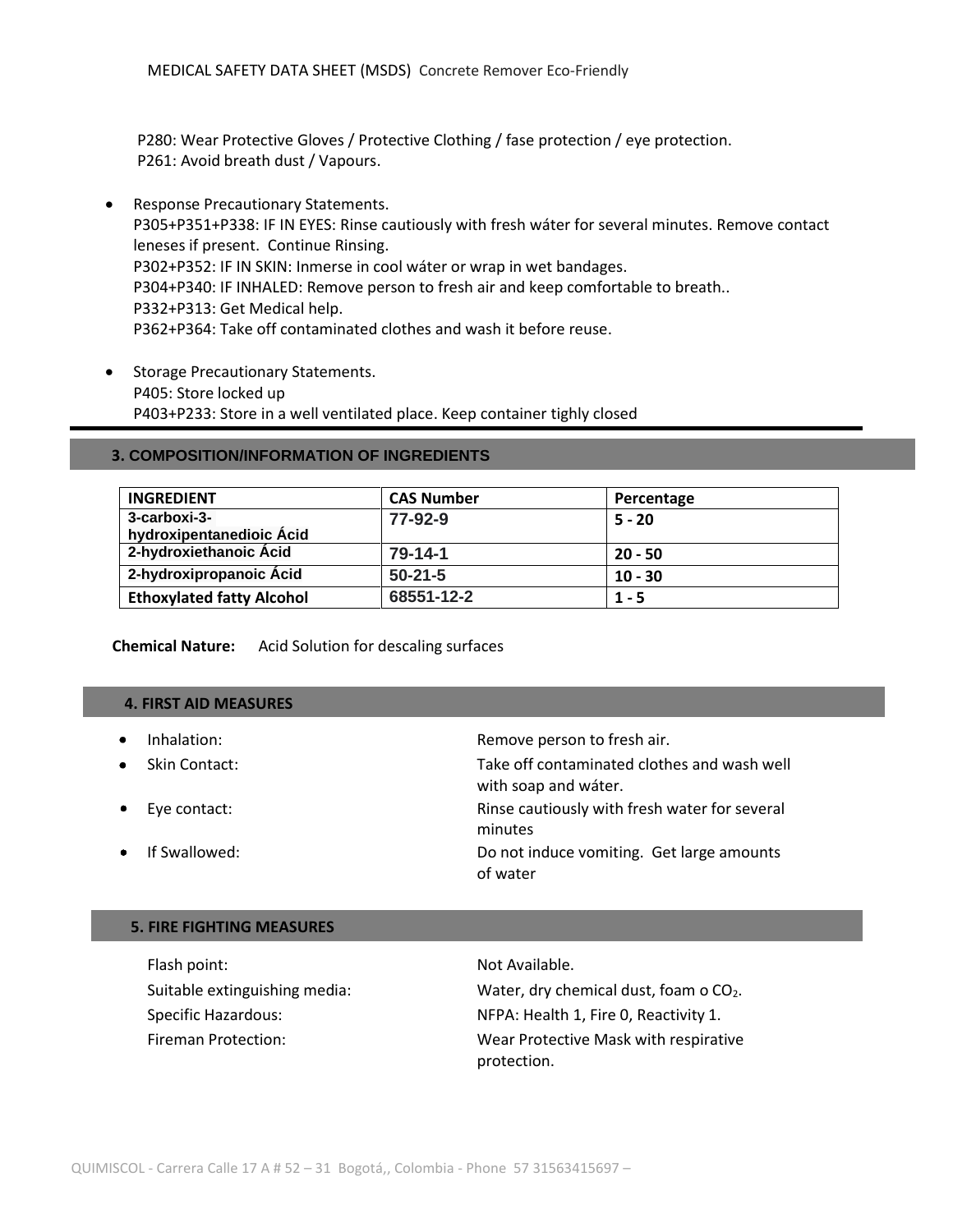#### **6. ACCIDENTAL RELEASE MEASURES**

- ٠
- $\bullet$
- 

 Personal Protection: Go to Sections 8 & 10. Wear protection equipment. Environmental Protection: Do NOT throw producto to sewer system. Cleaning Measures: Pure producto must be collected on absorbent material. And disposed as solid

residue.

#### **7. HANDLING AND STORAGE**

### **Handling** • Technical Measures: Avoid prolonged contact.

- Cautions: **Avoid ingestion. Wash hands after handling.** Avoid ingestion. Wash hands after handling.
- Handling Precautions: Avoid breath vapours.  $\bullet$

#### **Storage**

| <b>Technical Measures:</b> |
|----------------------------|
|                            |

- Storage condition: Store in a well ventilated área.
- Incompatibilities: Alkaline substances.

#### **Packing Materials**

- 
- 

## Keep containers tighly closed.

Recommended: Manufacturer's original package. Not Recommended Not liquid designed packages

| <b>8. EXPOSURE CONTROL PERSONAL PROTECTION</b>                                           |                                                                                                          |                                                                                 |  |  |
|------------------------------------------------------------------------------------------|----------------------------------------------------------------------------------------------------------|---------------------------------------------------------------------------------|--|--|
| Exposure limits :<br>٠                                                                   | 3-carboxi-3- hydroxipentanedioic Ácid<br>2-hydroxipropanoic Ácid<br>2-hydroxiethanoic Ácid<br>Surfactant | No data<br>592 mg/m <sup>3</sup> DNEL<br>1.53 mg/m <sup>3</sup> DNEL<br>No data |  |  |
| <b>Engineering Measures:</b><br><b>Control Parameters:</b>                               | Well ventilated working area<br>Mechanical aeration may be required.                                     |                                                                                 |  |  |
| Personal protection equipment<br><b>Respiratory Protection:</b><br>Hand Protection:<br>٠ | Wear NIOSH approved equipment<br>Wear rubber or neoprene gloves                                          |                                                                                 |  |  |
| Eye Protection:                                                                          | Wear safety goggles.                                                                                     |                                                                                 |  |  |

- Skin and Body Protection: Wear adequate clothing to avoid skin contact.
- QUIMISCOL Carrera Calle 17 A # 52 31 Bogotá,, Colombia Phone 57 31563415697 –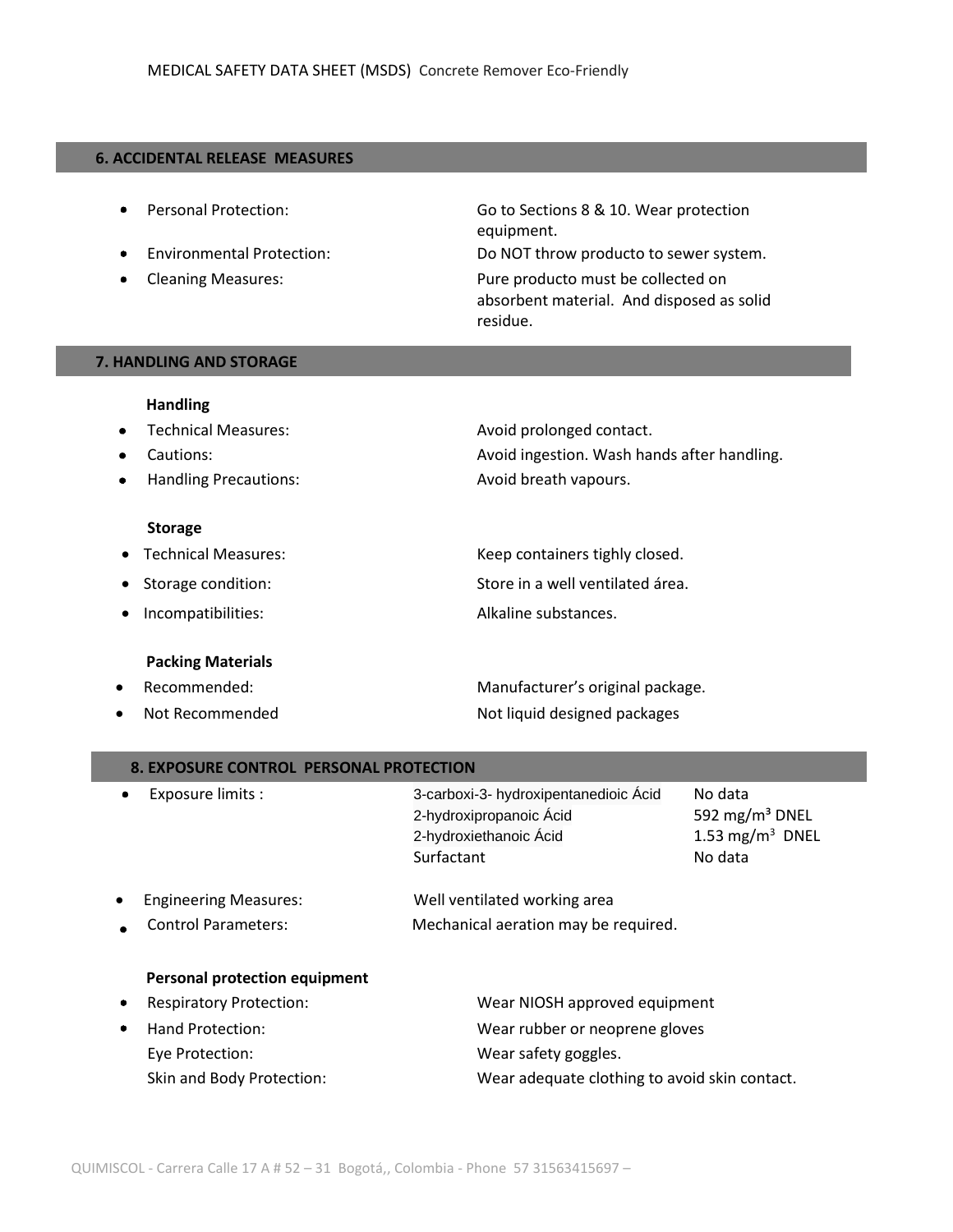#### **9. PROPIEDADES FÍSICAS Y QUÍMICAS**

| Physical form:<br>$\bullet$ | Clear liquid   |
|-----------------------------|----------------|
| Colour:<br>$\bullet$        | Amber          |
| Odour:<br>$\bullet$         | Slightly sweet |
| pH:                         | < 2.0          |
| Flash point:                | No.            |
| Burst risk:                 | No.            |
| Density:                    | $1.10 - 1.20$  |
| <b>Water Solubility:</b>    | Any proportion |
| <b>Boiling Point:</b>       | Not available. |

#### **10. STABILITY & REACTIVITY**

- $\bullet$
- 
- Decomposition: Carbon Oxides

#### **11. TOXICOLOGICAL INFORMATION**

- Acute Toxicity (Oral) : Toxic if swallowed
- irritation.

Stability: Stability: Stable under normal conditions of Handling and Storage. • Materials to avoid: The Controller and Strong Oxidizers

# • Acute Toxicity (Inhaled): Harmful if breath vapours. May cause respiratory

#### **12. ECOLOGICAL INFORMATION**

 $\bullet$ 

 Environmental effects: Harmful for watercourses. Keep away of servers.

#### **13. DISPOSAL CONSIDERATIONS**

| $\bullet$ | Residue Disposal:      | Waste disposal should be in accordance with      |  |
|-----------|------------------------|--------------------------------------------------|--|
|           |                        | local regulations.                               |  |
| $\bullet$ | Contaminated packages: | packages may contain producto<br>Empty           |  |
|           |                        | residues. Must be cleaned before disposal.       |  |
| $\bullet$ | Local Regulation:      | Review all the National and Regional regulations |  |